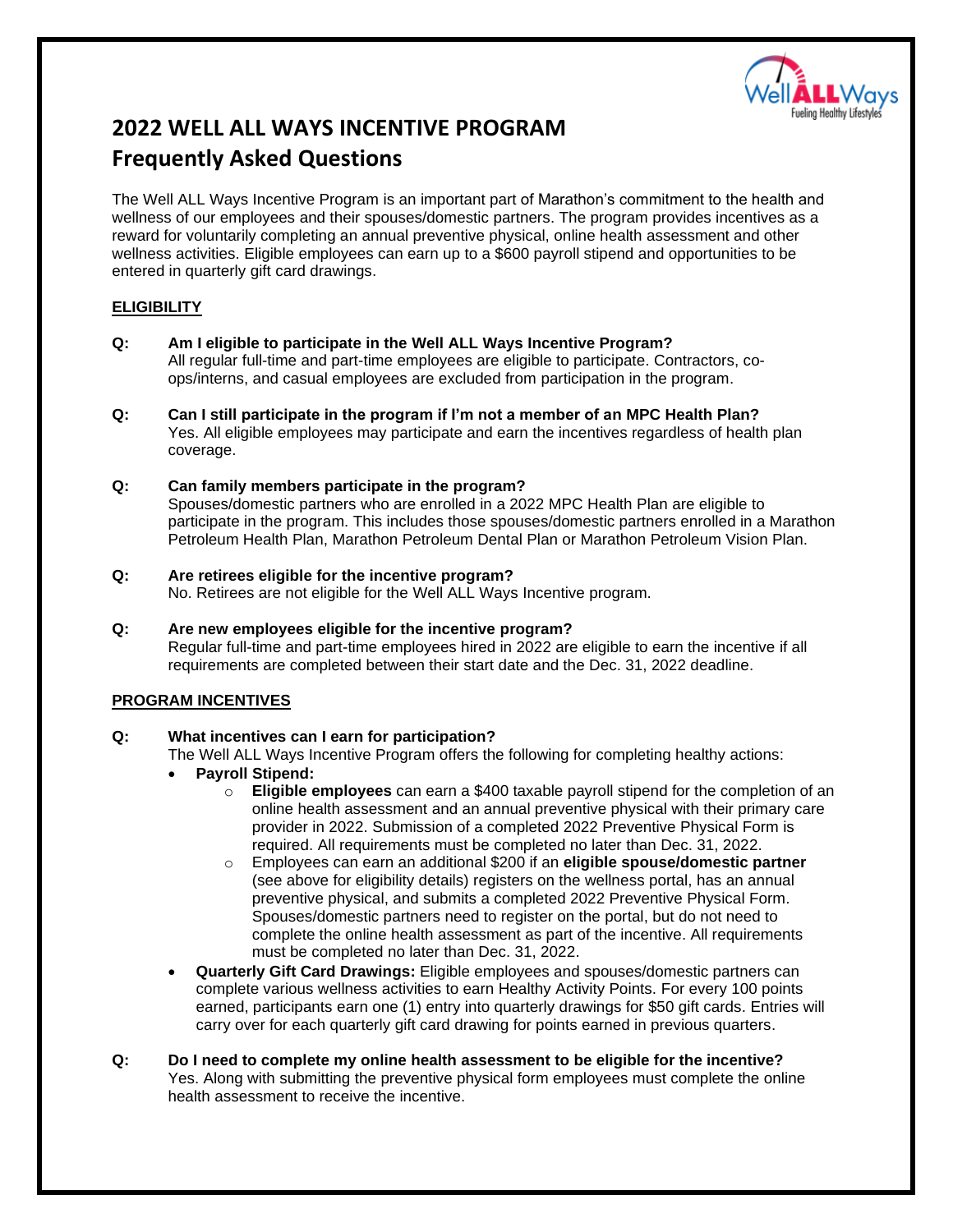- **Q. Do I need to provide my COVID-19 vaccination status to be eligible for the incentive?** No. Employees do not need to report their COVID-19 vaccination status to receive the incentive.
- **Q: If my spouse/domestic partner and I are both MPC employees, can we each earn the \$400 incentive?**

Yes. You can each earn the full incentive by each of you completing an annual preventive physical and online health assessment.

# **Q: How will my spouse/domestic partner receive their incentive?**

The incentive for a spouse/qualified domestic partner will be paid out in the employee's paycheck. Spouse/domestic partner incentive payments are only awarded after the employee has successfully completed their own requirements.

# **Q: How will I know when I'm being awarded the incentive(s)?**

Log in to your wellness portal account at [www.mympcwellallways.com](http://www.mympcwellallways.com/) and click on the "Rewards" tab at the top, then select the \$400 Payroll Stipend program. If the annual preventive physical and the online health assessment are both marked as complete, you should have already received your incentive or payment will be issued in one to two pay periods.

# **GETTING STARTED**

# **Q. What is the Well ALL Ways wellness portal?**

The wellness portal, managed by our well-being partner, WebMD, is a digital platform where eligible employees and spouses/domestic partners engage in the wellness program. The portal can be found at [www.mympcwellallways.com.](http://www.mympcwellallways.com/) Once you register, you will have access to a personalized dashboard where you can:

- Track your incentive progress
- Access a wealth of well-being resources
- Sign up for health coaching
- And much, much more

# **Q. Am I required to register on the wellness portal to participate in the program?**

Yes. Both employees and eligible spouses/domestic partners must register on the portal. Registration allows participants to complete the health assessment and/or earn points toward Well ALL Ways incentives. You must sign up at [www.mympcwellallways.com](http://www.mympcwellallways.com/) to participate.

# **Q. I participated in the Well ALL Ways Incentive Program last year. Can I use my same login information for the portal this year?**

No. All past and first-time participants must register as new users on the new Well ALL Ways portal, powered by WebMD One, in 2022.

#### **Q: How do I register on the portal?**

Follow these steps to register for a new portal account.

- **1.** Visit [www.mympcwellallways.com.](http://www.mympcwellallways.com/)
- **2.** Click the button that represents your participant status (either MPC Eligible Employee or Eligible Spouses/Domestic Partners).
- **3.** Click "Create Account".
- **4.** Enter your employee ID (no leading zeros) in the registration ID field.
	- a.Spouses/domestic partners will enter the employee's ID followed by their own date of birth (mmdd) and legal first name with no spaces or special characters (Example: employee ID – 123456; DOB – 09/27/1970; Robert = **1234560927Robert**).
- **5.** Create a username and password.
- **6.** Enter your date of birth (mm/dd/yyyy).
- **7.** Provide your email address.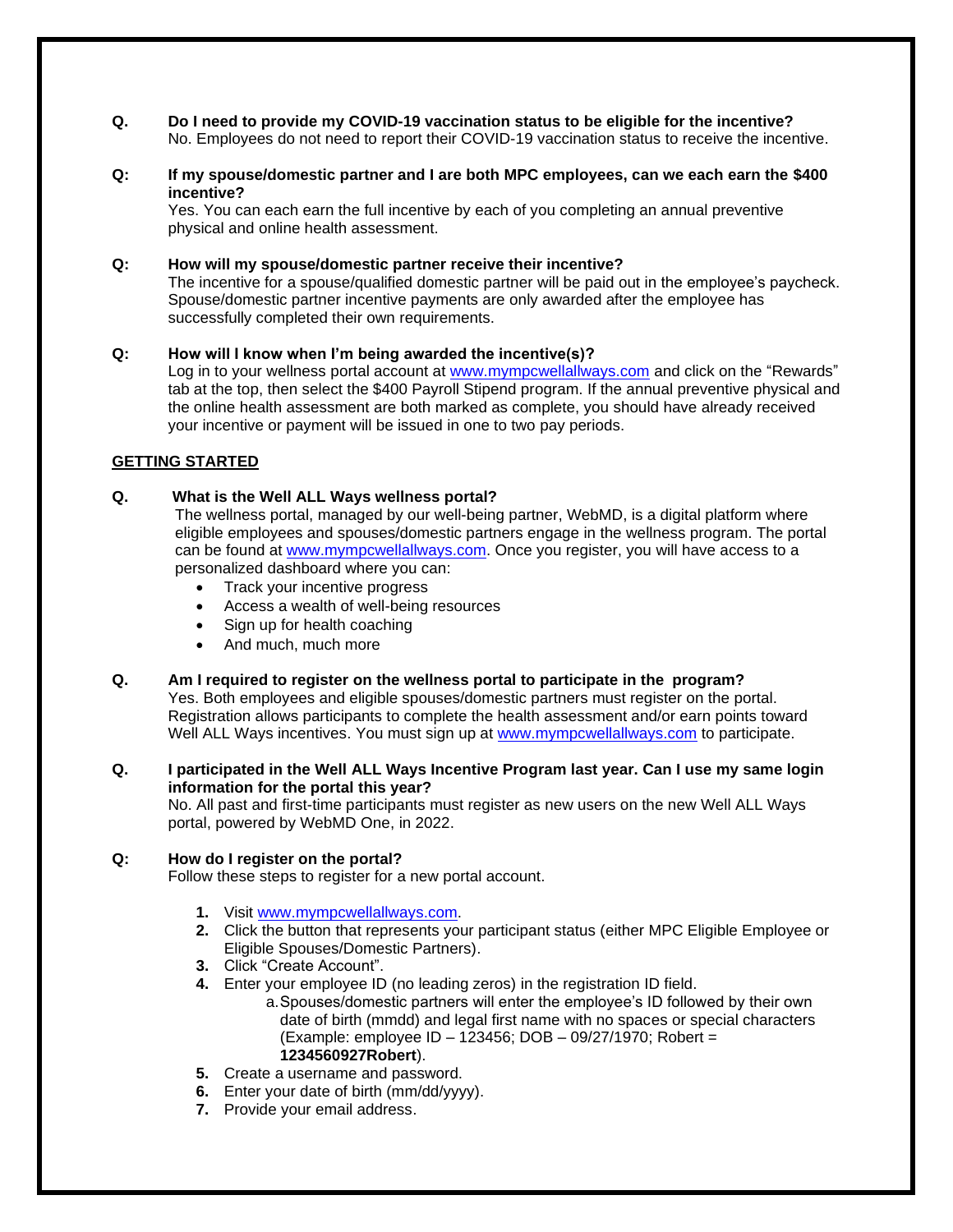- **8.** Click to accept the Terms and Conditions and Privacy Policy.
- **9.** Click "Go".
- **10.** Answer the introductory questions.
- **11.** Complete the health assessment under the "Recommended for You" section.

# **Q. Can I register for the portal from my smartphone?**

Yes. You can register using the *Wellness At Your Side* app. To register as a new user on the app:

- Download the *Wellness At Your Side* app from the App Store or Google Play.
- Enter the connection code: "marathon".
- Click "Create Account".
- Follow the instructions on the app to finish your account registration, filling out the remaining account information, name, and password (see above).

# **ANNUAL PREVENTIVE PHYSICAL**

# **Q: When do I need to complete an annual preventive physical?**

Your annual physical must be completed by your primary care provider any time in 2022 (Jan. 1 to Dec. 31). You will need to submit a completed 2022 Preventive Physical Form by Dec. 31, 2022 to earn the incentive.

# **Q: Who falls under the definition of a primary care provider?**

To receive the wellness incentive, the primary care provider must be the physician, nurse practitioner or physician's assistant who you and/or your family visits for general medical needs including personal illness, well visits and management of chronic diseases (i.e., diabetes or high cholesterol). This primary care provider is your "family doctor" and may include approved providers such as cardiologists, endocrinologists and OB/GYNs.

# **Q: Can I complete my annual preventive physical virtually and earn the wellness incentive?**

Yes. Your primary care provider may offer telemedicine visits as an option for your annual preventive physical as a safety precaution due to the COVID-19 pandemic. If you have a physical from home through a virtual (video) call, a completed Preventive Physical Form, including the provider's signature and contact information, is still required to earn the incentive.

#### **Q: What if I do not have a primary care provider?**

MPC Health Plan members can visit [Anthem.com](http://www.anthem.com/) to locate in-network primary care providers in their area. Non-Health Plan members should contact their own Health Plan Administrator.

**Q: I receive an annual physical for my job. Does this count toward the wellness incentive?**  No. Only a preventive physical with your primary care provider qualifies to earn the incentive. Work-related physicals do not qualify to earn the incentive.

#### **Q: How much does an annual preventive physical cost?** An annual preventive physical with an in-network primary care provider should be covered at 100% through Marathon-sponsored health plans.

**Q: Will I be eligible to earn the wellness incentive if my visit with my primary care provider is considered "diagnostic" and not "preventive"?** Yes. You will still be eligible to earn the incentive if your primary care provider completes the

required sections on the preventive physical form. Preventive physicals can be considered a "diagnostic" visit if the provider determines there is something that needs to be further examined. In some cases, diagnostic visits may not be covered in full, and the participant could be subject to charges associated with the visit.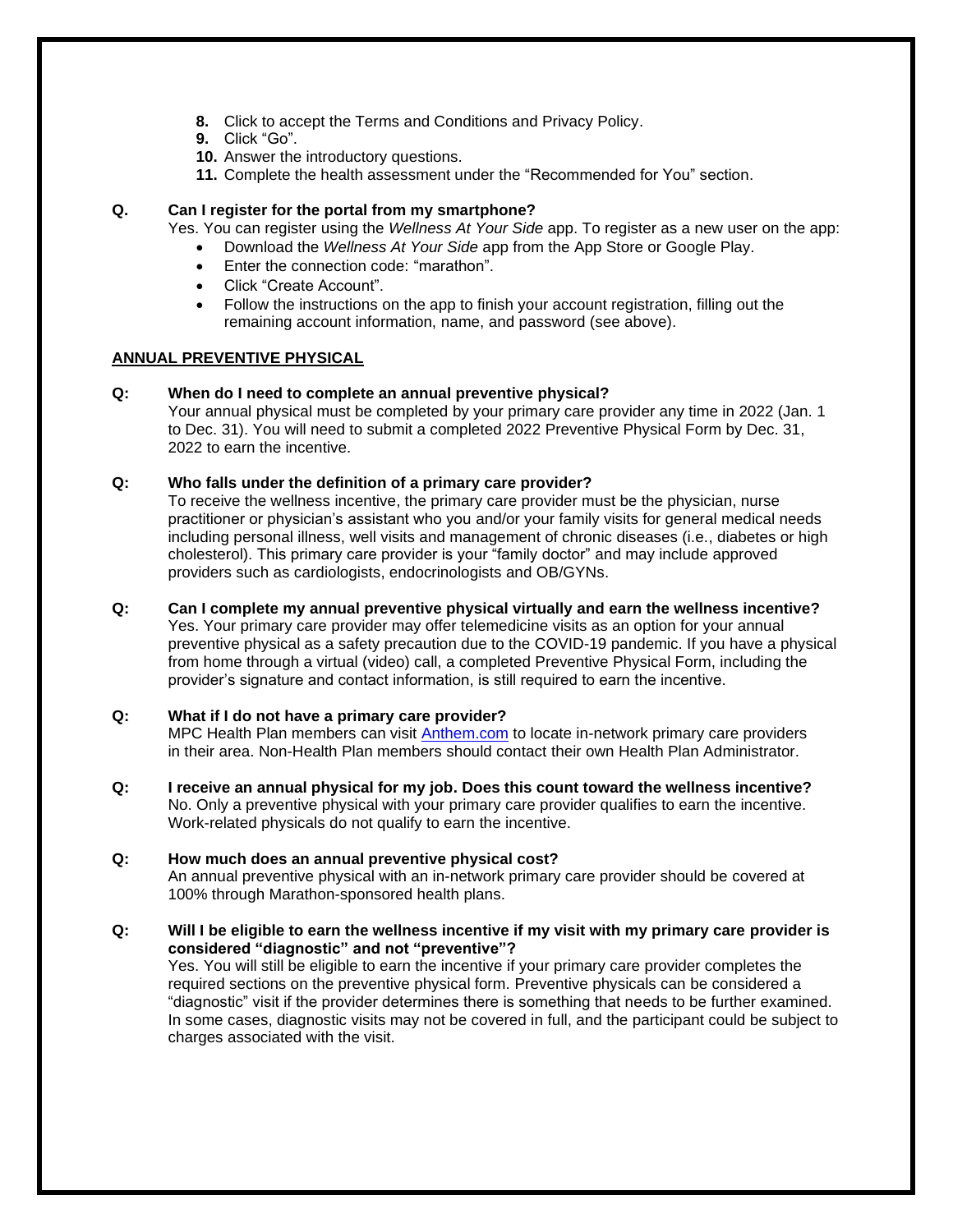# **Q: What should I do if I was charged for my annual preventive physical?**

Reach out to your physician's office and ask if your preventive physical was coded correctly. If needed, you can also reach out to your health plan carrier, such as Anthem, to ask if the claim was processed correctly.

# **PREVENTIVE PHYSICAL FORM DOCUMENTATION REQUIRED**

**Q: What documentation is required when submitting for an annual preventive physical?** A completed 2022 Preventive Physical Form must be submitted by Dec. 31, 2022. You and your physician must both complete and sign the form for it to be processed successfully.

# **Q: Where can I find the 2022 Preventive Physical Form?**

The form is available at [www.mympcwellallways.com](http://www.mympcwellallways.com/) by clicking "Print or Submit 2022 Preventive Physical Form". You can also log in to your wellness portal account to download the form from the "My Health" tab under the "Recommended for You" section. Print and take the form to your preventive physical and have your primary care provider complete and sign.

**Q: Does my primary care provider need to complete the form with my biometric values?** While your biometric values are not required for your form to be processed, it is recommended that your provider includes them on the form so they can be uploaded to the portal. You will be able to see your vitals year over year and any improvements as you practice healthy habits.

# **Q. What if I forget to bring the Preventive Physical Form to my appointment?**

A completed form, including the primary care provider's signature and contact information, is required to receive the wellness incentive. If you forget your form, revisit your primary care provider to obtain their signature.

# **Q: How do I submit the required paperwork?**

You can securely upload your 2022 Preventive Physical Form online at [www.mympcwellallways.com](http://www.mympcwellallways.com/) by clicking "Print or Submit 2022 Preventive Physical Form". You can also log in to your portal account and locate the form on the "My Health" tab under the "Recommended for You" section. The form is submitted to WebMD's partner, TotalWellness, for processing. If you are unable to submit online, you can send a secure fax to 402-939-0858.

Q: **What is the deadline to submit the required documentation to be eligible for the incentive?** The deadline to submit your 2022 Preventive Physical Form to qualify for the 2022 incentive is Dec. 31, 2022. Late submissions will not be accepted.

#### **Q. How do I know if my form was received and processed?**

You will receive an email to the address provided on your form within two business days of submission. The email will confirm whether it was successfully processed or to notify you about any issues. If you do not receive a confirmation notice within two business days, please submit your form again.

#### **Q. Where can I see that I have earned the credit for submitting my form?**

Participants who have already submitted their form will see the credit on their portal account. To check completion status, log in to your portal account at [www.mympcwellallways.com](http://www.mympcwellallways.com/) and click the "Rewards" tab> \$400 Payroll Stipend to see if your preventive physical is listed as "completed". Your credit for submitted forms will be posted within 10 business days of receipt.

#### **Q. What steps can I take to be sure my form is processed?**

Make sure you have printed clearly and double-check that your form includes signatures from you **and** your primary care provider. Include a valid email address on your form to receive notification confirming whether your form has been successfully processed. Proper submission instructions are included on the form.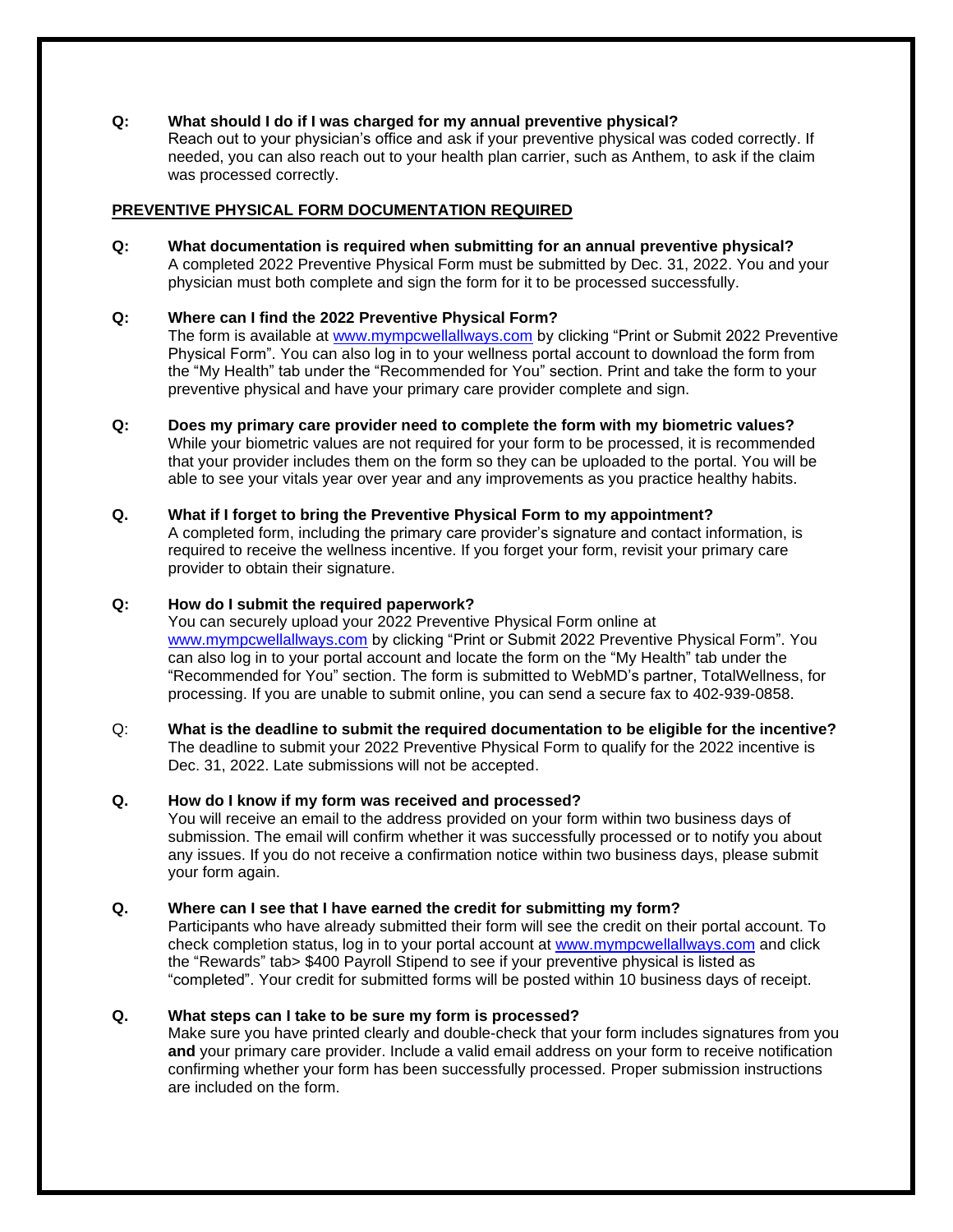# **ONLINE HEALTH ASSESSMENT**

#### **Q. What is the online health assessment?**

The online health assessment is a 10-minute online questionnaire that is designed to help you discover how your everyday habits affect your health. The results and recommendations will identify habits you can adjust to feel your best.

### **Q. When do I need to complete the online health assessment?** You need to complete the online health assessment by Dec. 31, 2022 to receive the incentive.

#### **Q. How do I complete a health assessment?**

The online health assessment must be completed at [www.mympcwellallways.com.](http://www.mympcwellallways.com/) Complete the health assessment under the "Recommended for You" section.

# **HEALTHY ACTIVITY POINTS & TRACKING**

#### **Q. Where do I view and track activities to earn Healthy Activity Points?**

Start by logging in to the portal from [www.mympcwellalways.com](http://www.mympcwellalways.com/) and click the "Rewards" tab> Quarterly Gift Card Drawings to view all the point-eligible activities. Click on an activity for more details. Some activities will award points automatically (e.g. health coaching), whereas others are self-reported (e.g. flu shot and preventive screenings). You can check the tab to track your progress toward your payroll stipend and points.

# **Q: Can I earn points for activities I completed prior to 2022?**

No. All activities including preventive screenings must be completed in 2022.

# **Q: If I have physical disabilities, will I still be able to earn the incentive?**

Yes. The Well ALL Ways Incentive Program focuses on self-awareness and preventive care and has been developed to accommodate all levels of fitness and abilities.

# **Q: Can I participate in this program via my smartphone?**

Yes. You can visit the wellness portal using a Web browser on your smartphone. Or use the *Wellness At Your Side* app to register, take your health assessment, complete activities, and track your Heathy Activity Points on the go. The app is available on Google Play or the App Store.

# **Q: How do I sync my device tracker to the program?**

To sync a device from your desktop computer, simply click the hamburger icon in the top right corner select "Sync Devices & Apps". Select the device source you'd like to connect. Then select "Connect Account". You will be prompted to enter the login credentials for your selected device/app.

In the *Wellness At Your Side* app, click the hamburger in the upper right corner, select "Sync Devices & Apps". Select the device source you'd like to connect. Then select "Connect Account".

#### **Q: Which device trackers work with the program?**

Most major device trackers are compatible with the platform. These include Nokia (Withings), iHealth, Fitbit, MapMyFitness, Runkeeper, Strava, Movable, Misfit, Garmin, Fatsecret, Polar, MyFitnessPal, Vitadock.

You must use the *Wellness At Your Side* app to sync to an Apple or Google device. Upon logging in to the app for the first time, click "ok" to share data, then select the data you would like to share.

#### **Q: Can I connect multiple trackers?**

Yes, but the platform may combine your tracker totals resulting in totals that are higher than the actual. If your totals are off, you can manually go back and adjust if necessary.